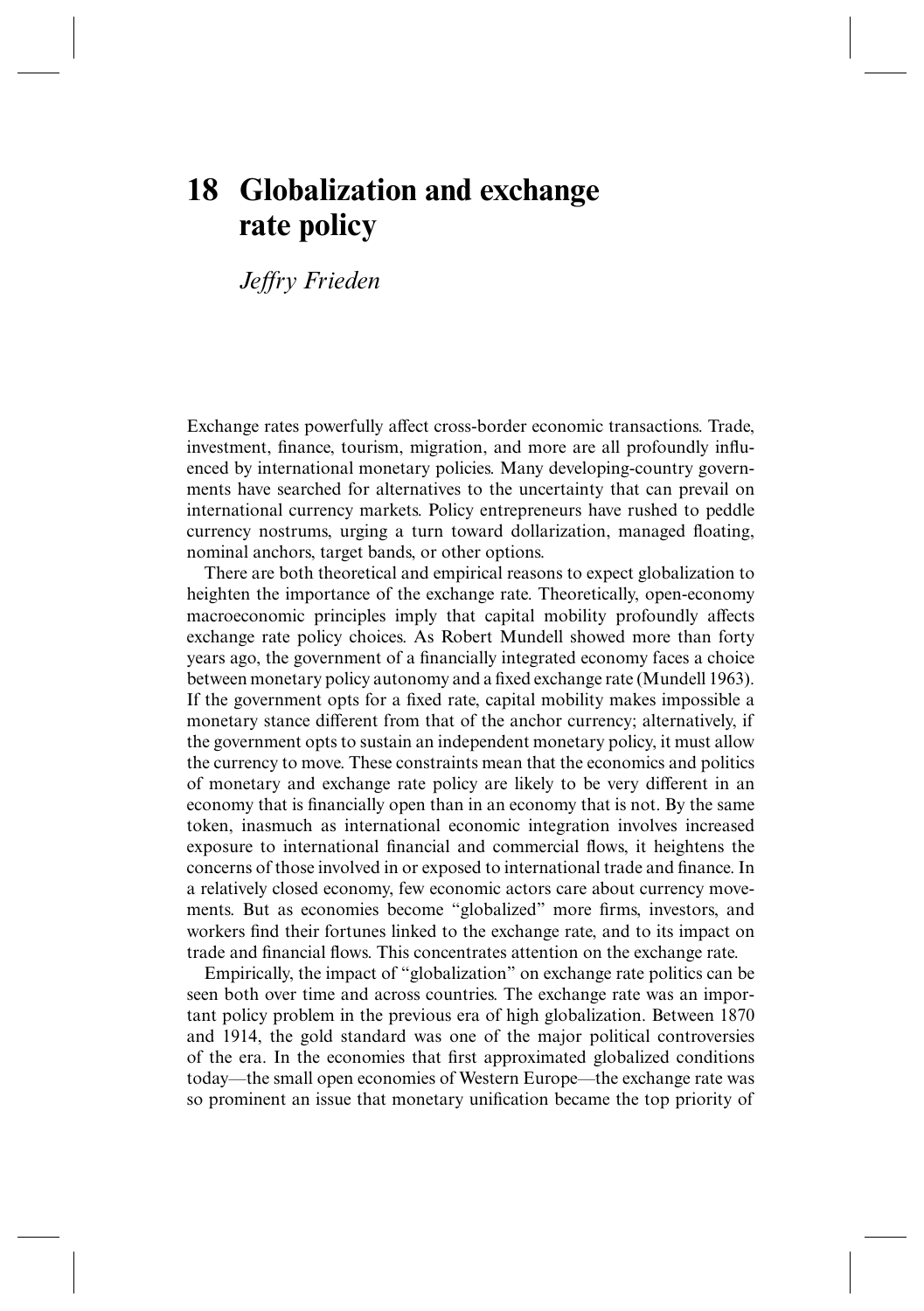many Europeans over a twenty-year period. And, in the many economies that have now liberalized commercial and financial relations with the rest of the world, currency policy has similarly become central.

The policy advice that governments receive on exchange rates has typically been presented as technical solutions to technical economic problems. Yet exchange rate policy is highly political. It is chosen by policy-makers often concerned about the impact of currency policy on electoral conditions, and pressures from special interests and mass public opinion can affect its course profoundly. The gap between exchange-rate policy advice and the actual policy environment resembles the gap often found in discussions of policy towards the rule of law, investor protection, and corruption: the recommendations assume away interest groups, mass public opinion, and electoral coalitions—in a word, politics. And this is more than an academic concern. Recommendations that ignore the political economy of policy implementation can have disastrous outcomes. A first-best policy whose implementation is subverted by political realities may well be far worse than a feasible second-best solution.

In this chapter, I set out a rudimentary picture of the political economy of exchange-rate policy in developing countries.<sup>1</sup> I start by outlining prevailing approaches to the analysis of currency policy, highlighting the argument that ignoring politics leads to poor policy advice. I then discuss the choices policymakers face with regard to exchange rate regimes and exchange rate levels, and the tradeoffs among different values that these choices entail. I analyze the political-economy pressures—special-interest, mass political, electoral faced by policy-makers, with evidence drawn from recent Latin American experiences, before reaching my conclusion.

#### **Politics and the exchange rate**

The events of the past twenty years demonstrate the importance of understanding the political economy of currency policy. The European Monetary Union, debates over dollarization in Latin America, currency crises in Mexico, East Asia, Russia, Brazil, Turkey, and Argentina—all are impossible to understand without incorporating the role of pressures from interest groups, from mass publics, and from politicians concerned about their re-election. (The same, of course, is true of the gold standard in the nineteenth and early twentieth centuries.)

Currency policy is made in an intensely political environment. Even apparently apolitical observations often embody political assumptions or assertions. For example, allusions to the unsustainability of a particular exchange rate must be based on some model of political constraints on policy. Technically, no exchange rate is unsustainable; the real economy can be made to fit any nominal exchange rate.<sup>2</sup> Analysts who refer to an unsustainable exchange rate must have in mind that local political conditions will not allow the government to defend the level of the currency. These conditions might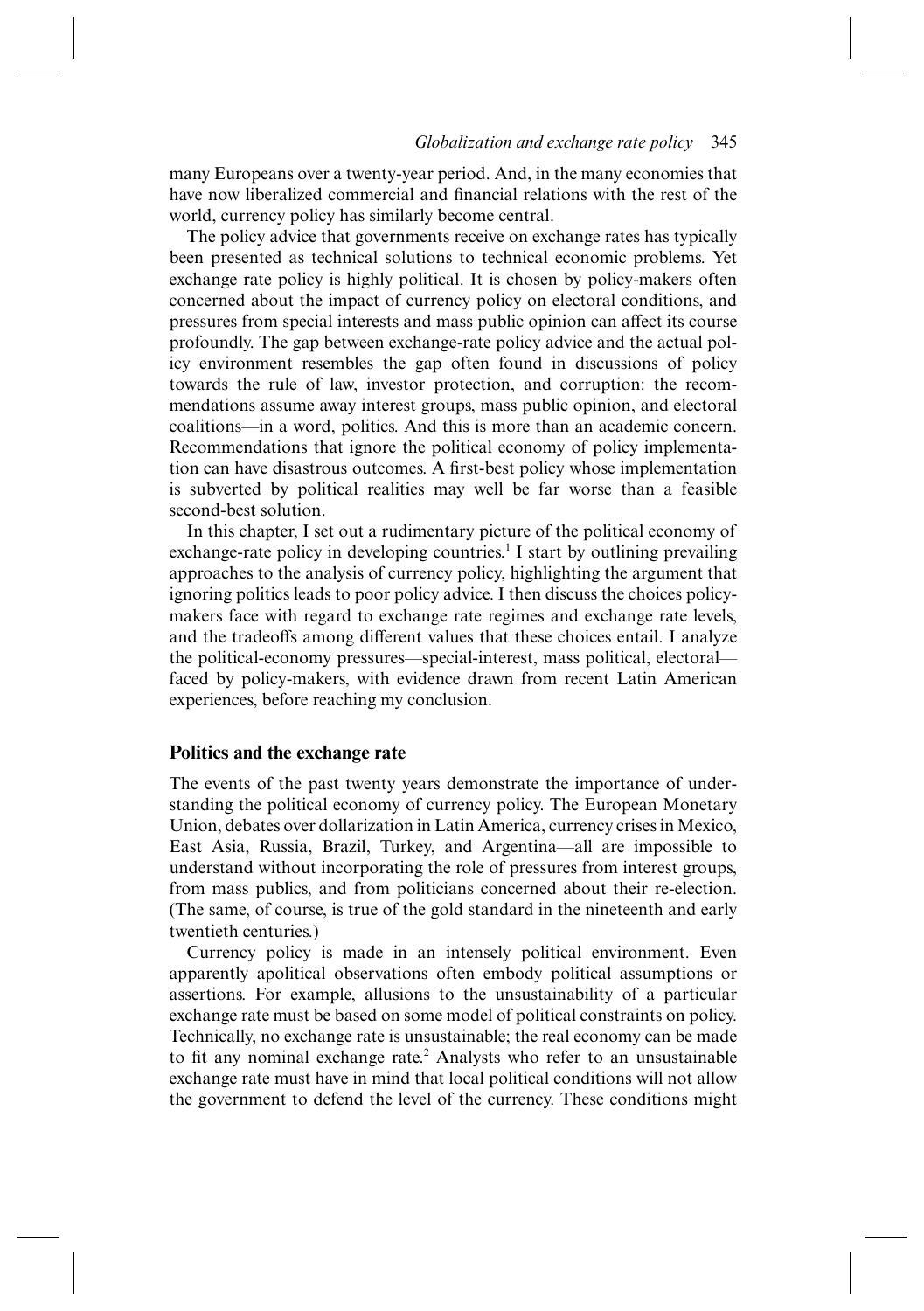include opposition from exporters or import competitors clamoring for a devaluation, or more general concern that a devaluation might reduce local purchasing power in unpopular ways. Whatever the reality, allegations of unsustainability presume something about the political system and the structure of interests within it.

These presumptions are worth making explicit. Yet prevailing analyses of currency policy largely ignore politics, with the result that practical policy discussions tend to abstract from the real and powerful pressures that are brought to bear on exchange rate policy choices.

Two common explanations of exchange rate policy choice focus on optimal currency area criteria and on the currency as an anchor for inflation expectations. The former approach goes back to the work of Mundell (1961) and others, and its arguments are well known: currency union between two countries is welfare-improving where factors are mobile between them, or when the countries are subject to correlated exogenous shocks, or when their economic structures are very similar. This reasoning has been extended to explain the choice of a fixed exchange rate, on the principle that currency union is simply an extreme form of fixing.

The second broad category of currency policy explanations emphasizes the use of the exchange rate as a way of overcoming the time-inconsistency of monetary authorities' anti-inflationary commitments.<sup>3</sup> A government attempting to signal its seriousness about non-inflationary policy can peg the exchange rate to a nominal anchor currency.<sup>4</sup> When a government commits to a peg it makes an easily verifiable promise: either it follows macroeconomic policies consistent with the peg, or it does not, in which case the peg collapses. Most contemporary supporters of fixed rates, including dollarization, point to the disciplining characteristics of this policy stance as its main attraction.

There are both theoretical and empirical problems with these two approaches. Theoretically, they presuppose that policy is made on welfare grounds. A welfare-driven policy could be the result of many things, such as that:

- policy-makers do not depend on support from domestic political actors;
- the relevant political pressures are for improvements in aggregate social welfare; or that
- domestic political actors do not have preferences over exchange rate policies other than that they enhance aggregate social welfare.

Needless to say, these theoretical propositions are at odds with decades of theoretical work in political economy.

There is also little or no empirical support for the supposition that policy follows normative welfare principles. For example, there is little evidence that existing currency unions—from Europe's Economic and Monetary Union to dollarized countries—met optimal currency area criteria when they were created. And most empirical work indicates that, except in the extreme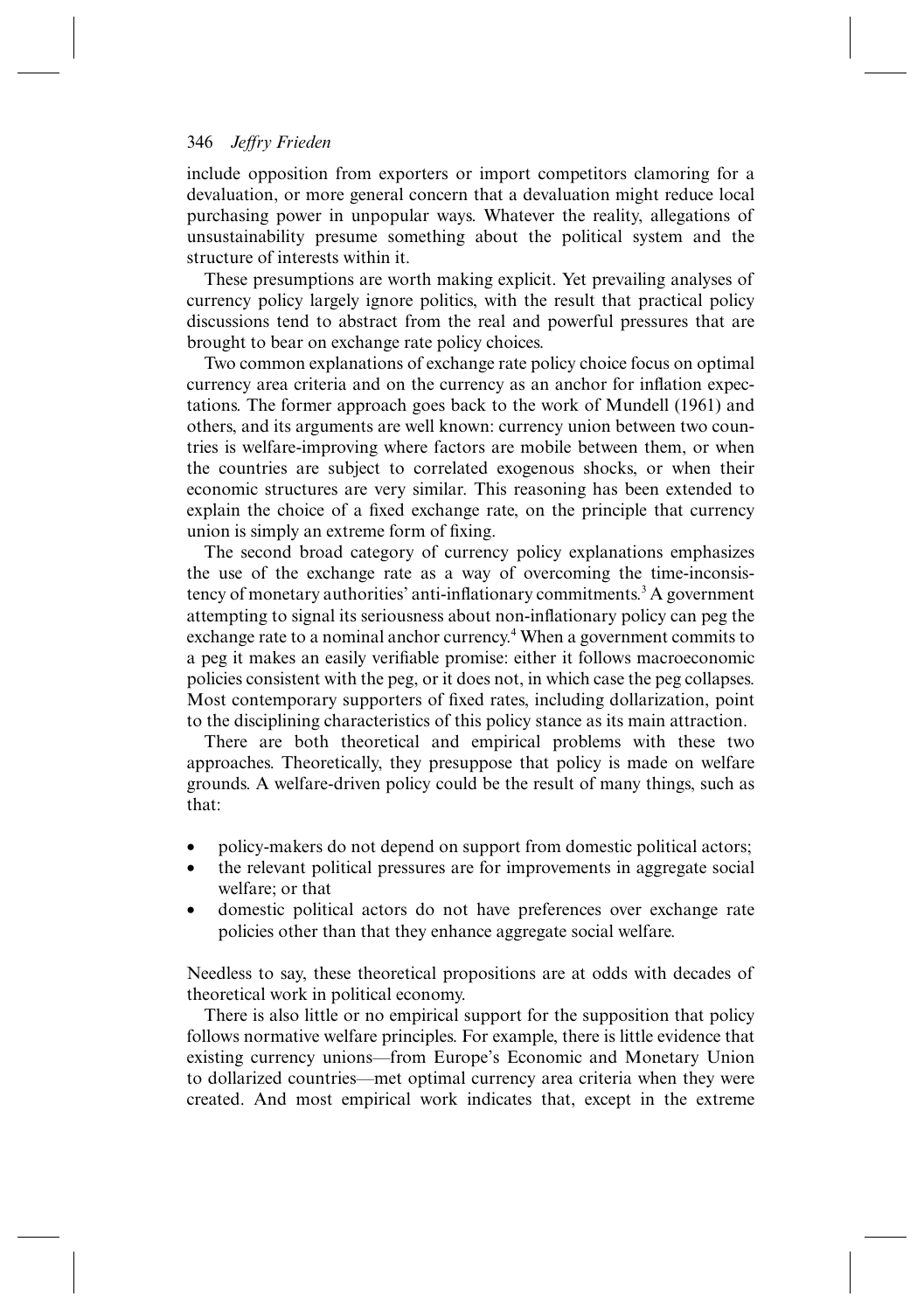case of hyperinflation, it is rare for countries to use nominal anchors for anti-inflationary credibility.

Exchange rate policy motivates the same sorts of special and mass, particularistic and electoral, interests that are to be found in every other realm of economic policy. Recent analyses incorporate the role of interest group and partisan pressures, political institutions, and the electoral incentives of politicians.5

#### **Choices and tradeoffs**

The first analytical task is to understand the tradeoffs faced by politicians and their constituents as they consider national currency policies. Governments making currency policy face decisions on two basic dimensions: on the *regime* by which the currency is managed (fixed or floating, for example), and on the *level* of the currency (strong or weak). In the first instance, policy-makers have to decide whether to float or fix the exchange rate—and if to float, in which of the many possible ways.<sup>6</sup> In the second instance, assuming the currency is not fixed, they need to determine what the preferred level of the exchange rate is.<sup>7</sup> They can, of course, decide to let the currency float completely freely, but in developing countries policy-makers have shown themselves reluctant to do this. Policy-makers often act to avoid a substantial appreciation or depreciation of the currency, which implies that they have preferences over the currency's level.

#### *Regime*

# *Fixed or floating: stability and credibility or policy flexibility?*

The traditional case for stable exchange rates hinges on the benefits of economic integration. In an open economy, the main advantage of a fixed rate regime is to lower exchange rate risk and transaction costs that can impede international trade and investment.<sup>8</sup> Volatile exchange rates create uncertainty about international transactions, adding a risk premium to the costs of goods and assets traded across borders. By stabilizing the currency, a government can encourage greater trade and investment. More recent analyses emphasize the possibility that an exchange rate peg can enhance monetary-policy credibility, as mentioned above. Both theory and evidence suggest that fixing the exchange rate to the currency of a low-inflation country both promotes international trade and investment and disciplines monetary policy by providing an observable nominal anchor.<sup>9</sup>

But fixing the exchange rate has costs. To gain the benefits of greater economic integration through fixing, governments must sacrifice their capacity to run an independent monetary policy. The "impossible trinity" principle explains that governments must choose two of three goals: capital mobility, exchange rate stability, or monetary independence (Mundell 1962,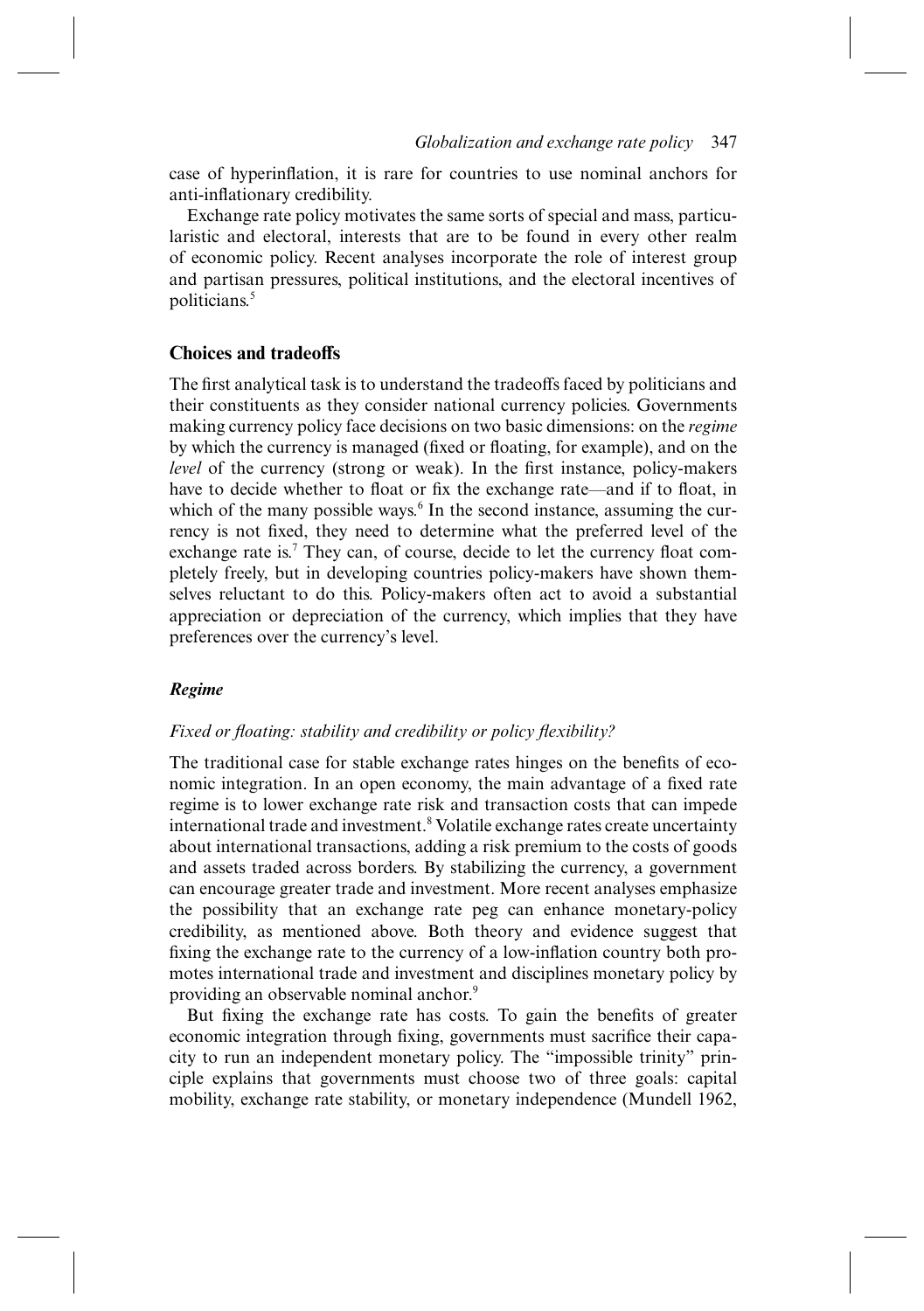1963). In a financially integrated economy, domestic interest rates cannot long differ from world interest rates (capital flows induced by arbitrage opportunities quickly eliminate the differential). There is strong evidence that financial integration has progressed so far that capital mobility can be taken more or less as given—which reduces the choice to sacrificing exchange rate stability versus sacrificing monetary independence. Fixed rates require the subordination of domestic monetary policy to currency and balance of payments considerations.

A floating exchange rate, on the other hand, has the great advantage of allowing a government to pursue its own independent monetary policy. This independence is valuable because it provides flexibility to accommodate foreign and domestic shocks, including changes in the terms of trade and world financial conditions. Floating allows the exchange rate to be used as a policy tool: for example, policy-makers can adjust the nominal exchange rate to affect the competitiveness of the tradeable goods sector. In some countries, especially those with a history of high and variable inflation, policy-makers may place an overriding value on monetary stability. But for other countries, achieving monetary stability at the cost of flexibility may involve too great a sacrifice; an autonomous monetary policy might be the best way to cope with the external shocks they face.

In an open economy, then, policy-makers face a tradeoff between two competing sets of values. On the one hand, a fixed rate brings *stability and credibility*; on the other hand, it sacrifices *flexibility*. A fixed rate makes for more currency and monetary stability; a floating rate makes for more policy flexibility. Each set of values is desirable; obtaining each requires forgoing at least some of the other.

# *Level*

#### *High or low: consumers or producers?*

Policy-makers face another set of tradeoffs, and that is on the *level* of the exchange rate. The level of the real exchange rate affects the relative price of traded goods in both local and foreign markets. There is no clear economicefficiency argument for or against any particular level. A strong (appreciated) currency gives residents greater purchasing power, but the fact that it makes foreign products relatively cheaper also subjects national producers of tradeable products to more foreign competition. When a real appreciation makes domestic goods more expensive relative to foreign, consumers of imports benefit while producers of goods that compete with imports (and exporters) lose. The result is a loss of competitiveness for tradeables producers.

A real depreciation has the opposite effects: it stimulates demand for locally produced tradeable products, which is good for their producers; but it makes consumers worse off by raising the prices they pay for foreign goods and services. In broader macroeconomic terms, a real depreciation can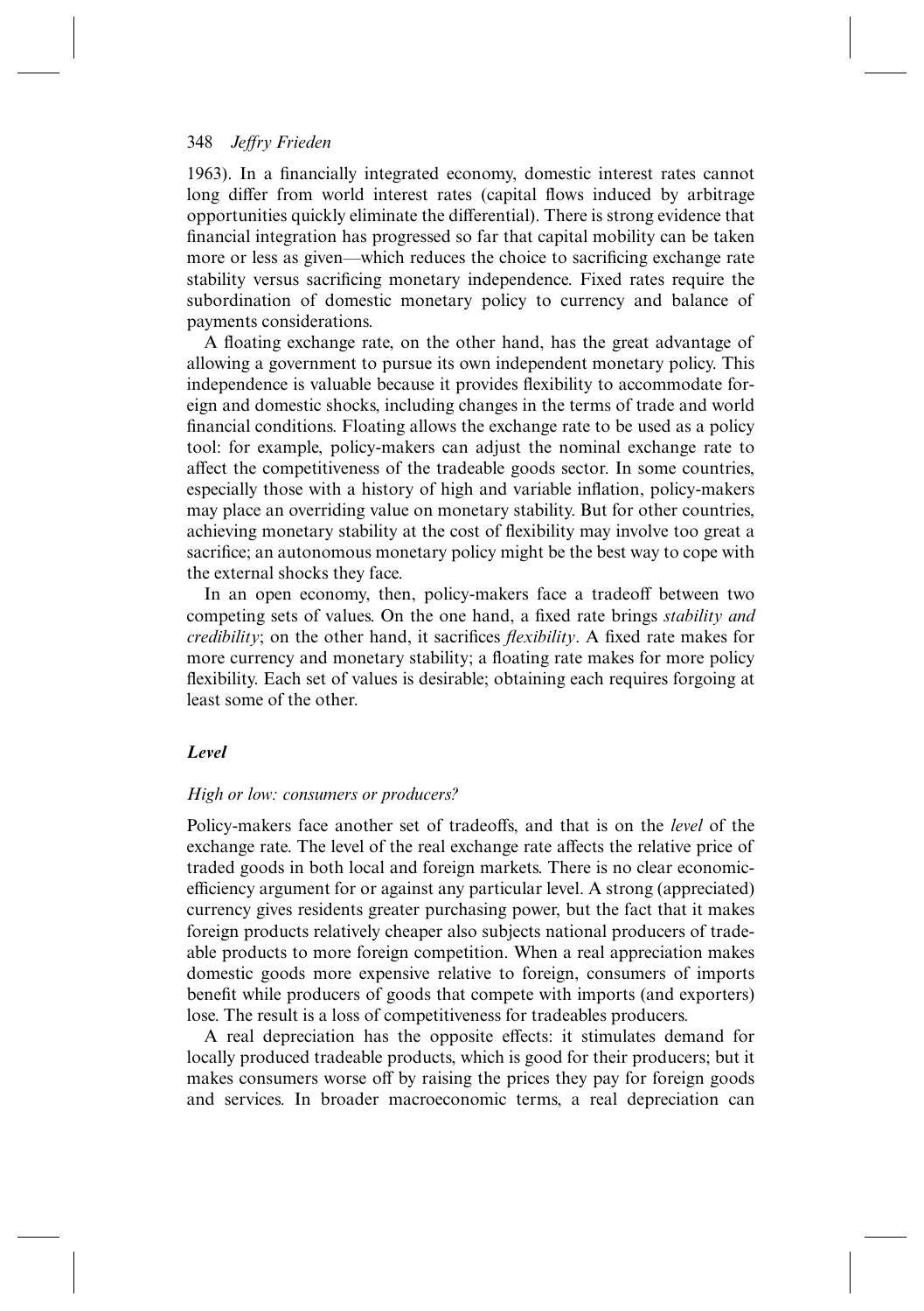encourage exports, switch expenditures away from imports into domestic goods, invigorate the tradable sectors of the economy, and boost aggregate output. But a real depreciation can also be contractionary, because real money balances shrink as the result of the higher price level. And if a nation relies on imports for many vital items, such as oil, food, or capital goods, depreciation can reduce living standards, retard economic growth, and increase inflation.

Thus, the level of the exchange rate confronts policy-makers with two desirable but mutually exclusive goals—stimulating local tradeables producers, and raising local purchasing power. The benefit of increasing the competitiveness of national producers comes at the cost of reducing the real income of national consumers, and vice versa. To paraphrase Abraham Lincoln, you cannot please all of the people all of the time.

In some instances, especially in developing countries, the tradeoffs discussed above can be collapsed into one dimension. The strongest supporters of exchange rate flexibility and a depreciated currency are typically those producers concerned about their competitiveness in import and export markets. The strongest supporters of a fixed exchange rate are typically those concerned about currency stability and monetary credibility. So in many cases, the principal conflict can be expressed as one between *competitiveness* and *credibility*.

#### **Political factors in the determination of currency policy**

Selecting an exchange rate regime is a highly political decision: governments must make tradeoffs among values that are given different importance by different sociopolitical actors. With regard to the regime (fixed or floating), the choice is monetary stability and credibility versus monetary flexibility. With regard to the level (depreciated or appreciated), the choice is between competitiveness and purchasing power. Governments must weigh the relative importance of the stability of nominal macroeconomic variables, the competitiveness of producers of tradable products, and the purchasing power of consumers.

The decisions they make have domestic distributional consequences—a fact that is not lost on interest groups or electorates at large. Governments face pressures:

- for reduced volatility, from those who are internationally exposed, including export producers and those with foreign exchange liabilities, such as firms with dollar debts (suggesting a desire for a fixed exchange rate);
- for favorable relative price effects, especially from tradeables producers (suggesting a desire for a depreciated currency, hence floating);
- for purchasing power, from consumers (suggesting a desire for an appreciated currency).

Below I discuss the pressures exacted by interest groups and by electorates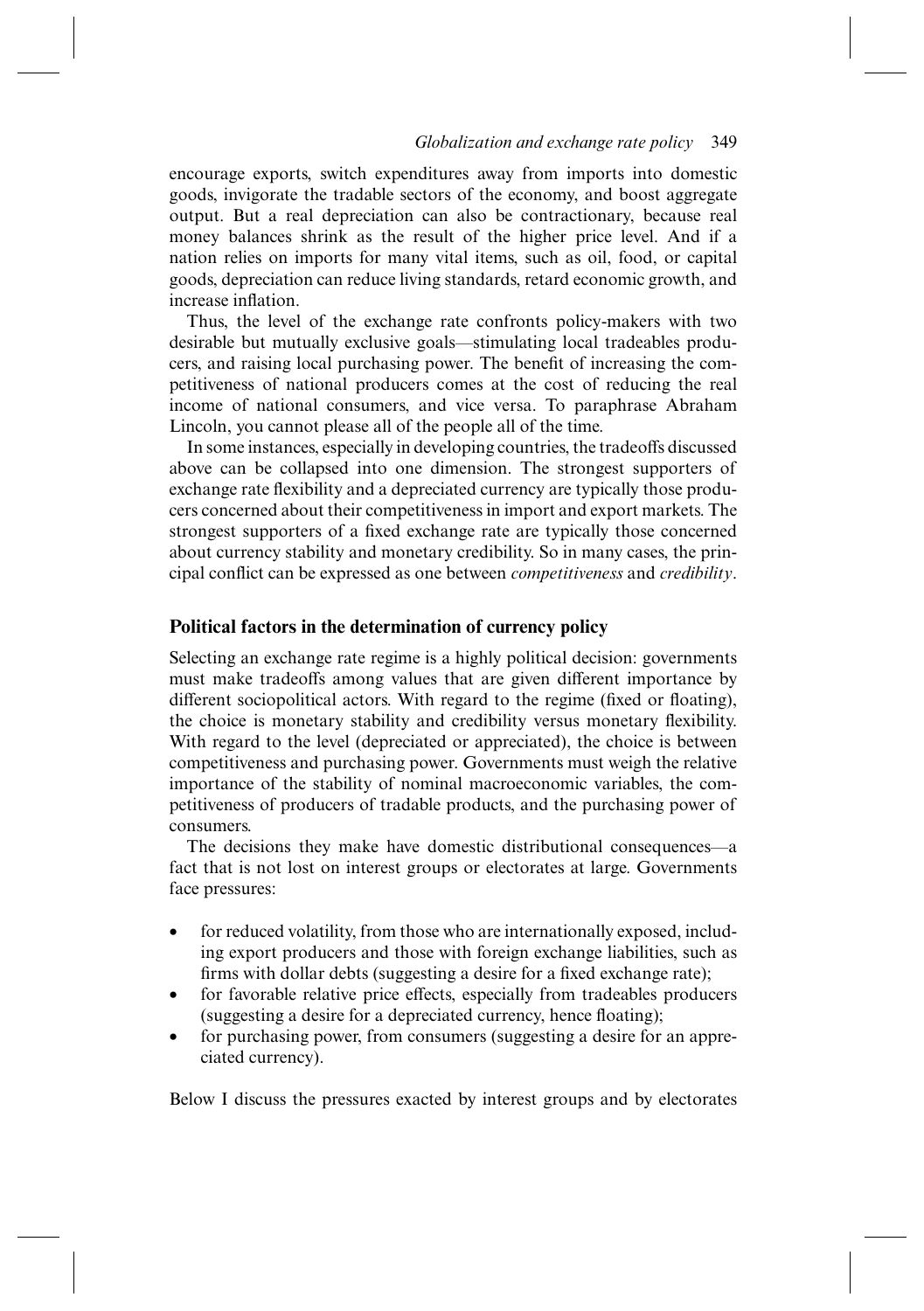with regard to currency policy, and offer some evidence from Latin America about how governments have responded.

#### *Special interest groups*

As regards the *exchange rate regime*, we can array groups along a continuum that measures the extent to which they are involved in international or domestic economic activity (Frieden 1991; Hefeker 1997). Groups who are heavily involved in foreign trade and investment—typically including the commercial and financial sectors and foreign currency debtors—should favor exchange rate stability, since currency volatility is an everyday concern that makes their business riskier and more costly. By the same token, these groups care less about a loss of national monetary autonomy, since they typically do business in several countries, and can shift their business or assets abroad if domestic conditions become unfavorable.

By contrast, groups whose economic activity is confined to the domestic economy benefit from a floating regime. The nontradeables sector (for example, services, construction, transport) and import-competing producers of tradeable goods belong in this camp. They are not required to deal in foreign exchange and so are free of the risks and costs of currency volatility. They are highly sensitive to domestic macroeconomic conditions and thus favor the national autonomy made possible by floating.

Tradeables producers are also likely to oppose a fixed rate, for two reasons. First, the adoption of a fixed rate in inflationary conditions—such as have characterized much of Latin America—usually leads to a transitional real appreciation, with detrimental effects on tradeables producers. This has been the experience of most exchange-rate-based stabilization programs. Second, a fixed rate eliminates the possibility of a depreciation to maintain or restore the competitiveness of tradeables producers.

The domestic interest group politics of the *level of the exchange rate* can also be represented simply, separating exporting and import-competing industries that lose, on the one hand, from domestically oriented (nontradeable) industries that gain from a currency appreciation, on the other (Frieden 1991). Domestic consumers also gain from an appreciation as the domestic currency prices of imported goods fall, lowering the cost of living. Currency depreciations have the opposite effects, helping exporting and import-competing industries at the expense of domestic consumers and producers of nontraded goods and services.

Among tradeables producers, the degree of concern about currency movements depends upon how directly they are affected by changes in the exchange rate. If import-competing firms that face an appreciation of the home currency are able to keep their prices high—as will happen if foreign producers do not pass the expected price decline through to local consumers—they will be less concerned about the appreciation.<sup>10</sup> Generally, tradeables industries with high pass-through are more sensitive to the relative price effects of currency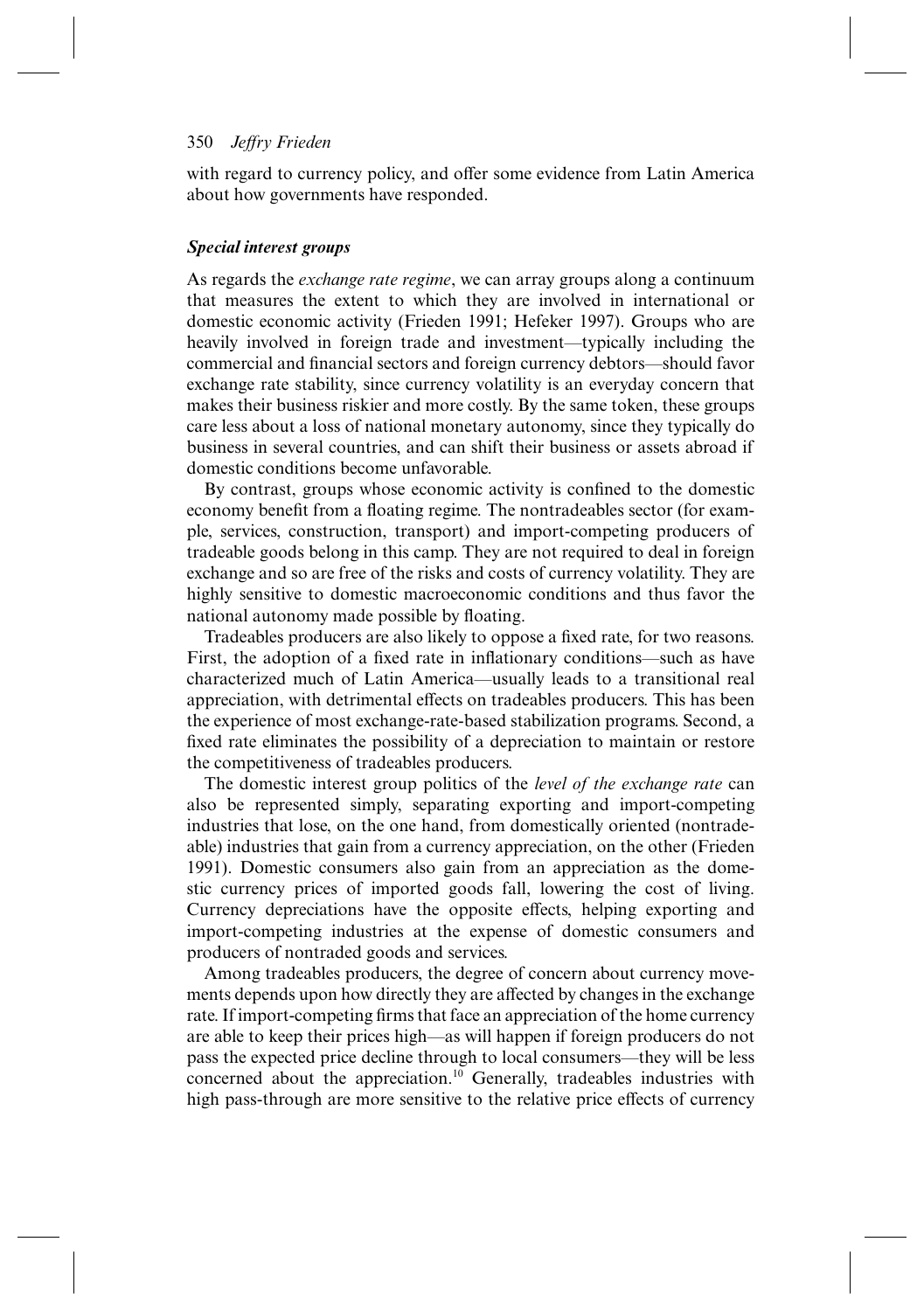movements than those with low pass-through, since their prices respond more directly to changes in exchange rates. And by extension, the level of the exchange rate is likely to be more politicized in developing than in developed countries, since the former tend to produce standardized goods and primary commodities, for which pass-through is high. Capturing an industry's sensitivity to exchange rate changes involves measuring the extent to which it sells products to foreign markets, uses foreign-made inputs, and, more directly, competes with foreign manufacturers on the basis of price (Frieden 1991).

The considerable variation of currency regimes in Latin America provides opportunities for at least a preliminary investigation of interest-group pressures. Given the characteristics described above, it seems likely that the manufacturing sector will prefer more flexible currency regimes in order to maintain the competitiveness of locally produced tradeables. In empirical work reported in Frieden, Ghezzi, and Stein (2001), we found that economies with larger manufacturing sectors were more prone to adopt either floating regimes or backward-looking crawling pegs, both of which tend to deliver more competitive exchange rates. This can be seen in Table 18.1, which shows that countries with larger manufacturing sectors are less likely to have fixed exchange rates (a lower number in the table is associated with a more fixed rate).

| Smaller manufacturing sectors |          |                                | Larger manufacturing sectors |         |                                |
|-------------------------------|----------|--------------------------------|------------------------------|---------|--------------------------------|
|                               | Man(GDP) | Scale of<br>fixedl<br>floating |                              | Man/GDP | Scale of<br>fixedl<br>floating |
| Haiti                         | 8.87     | 3.19                           | Dom<br>Republic              | 17.33   | .96                            |
| Panama                        | 9.33     | 0.00                           | Venezuela                    | 17.42   | 2.85                           |
| <b>Barbados</b>               | 10.12    | 0.00                           | Ecuador                      | 19.37   | 2.35                           |
| Guyana                        | 12.39    | 5.08                           | El Salvador                  | 19.48   | 1.24                           |
| Trinidad and<br>Tobago        | 12.61    | 2.73                           | Nicaragua                    | 19.86   | 1.16                           |
| Suriname                      | 13.82    | 2.08                           | Colombia                     | 20.31   | 6.75                           |
| Guatemala                     | 15.18    | 3.58                           | Chile                        | 21.39   | 5.79                           |
| Honduras                      | 15.24    | 2.86                           | Mexico                       | 21.85   | 6.04                           |
| Paraguay                      | 15.71    | 3.34                           | Costa Rica                   | 22.83   | 4.29                           |
| <b>Bolivia</b>                | 16.03    | 4.80                           | Peru                         | 23.47   | 5.79                           |
| <b>Belize</b>                 | 16.65    | 0.00                           | Uruguay                      | 23.66   | 6.09                           |
| Jamaica                       | 17.22    | 4.50                           | <b>Brazil</b>                | 28.63   | 7.06                           |
|                               |          |                                | Argentina                    | 29.35   | 2.74                           |
| Average                       | 13.60    | 2.68                           |                              | 22.30   | 4.35                           |

*Table 18.1* Exchange rate regimes are affected by the size of the manufacturing sector, Latin America, 1972–94

Scale of Fixed/Floating is a 10 point scale with  $0 =$  Fixed for every period,  $10 =$  Floating for every period.

*Source:* Frieden, Ghezzi, and Stein (2001).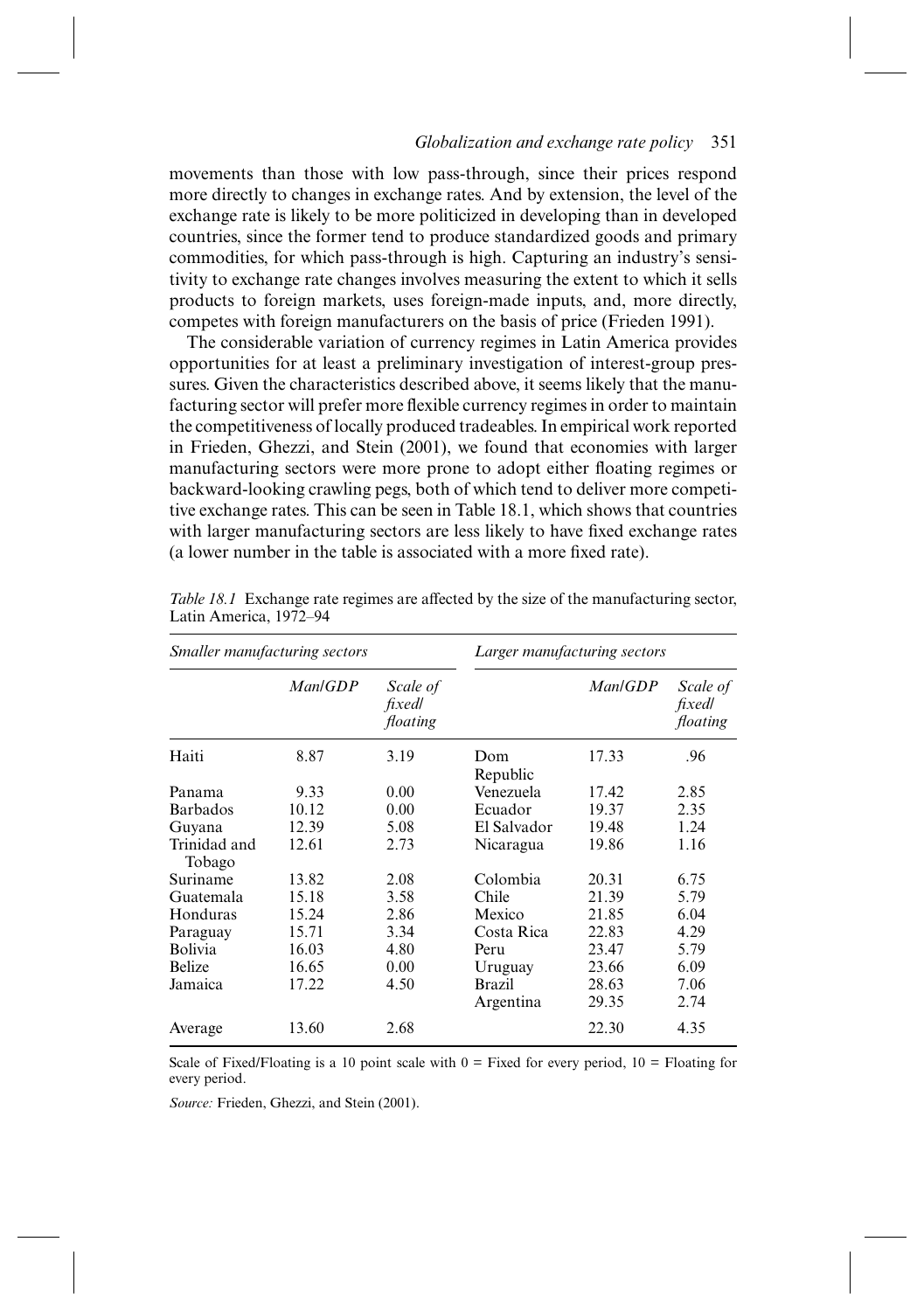The data can be examined more systematically, controlling for a wide variety of other economic factors (details are available in Frieden, Ghezzi, and Stein 2001). Table 18.2, derived from this more systematic empirical analysis, presents estimates of the impact of openness (exports plus imports as a share of GDP) and the size of the manufacturing sector on the likelihood of fixed and flexible exchange rate regimes. The more open the economy is—and thus the more important are internationally oriented economic actors—the more likely is the government to maintain a fixed rate. Specifically, a one standarddeviation increase in openness, centered on the mean—that is, a rise in a country's exports plus imports from 47 to 86 percent of GDP—is associated with a 25 percent increase in the probability that the government will adopt a fixed exchange rate.

Similarly, the larger the manufacturing sector is—indicating greater sensitivity to the competitive effects of currency movements—the less likely is a fixed rate. A one standard-deviation increase in the size of the manufacturing sector—that is, a 5.5 percent increase in a country's manufacturing/GDP ratio—is associated with an 11.3 percent *reduction* in the probability that the government will adopt a fixed exchange rate. This implies that each percentage point increase in the share of manufacturing in GDP reduces the probability of fixing by around 2 percentage points. In the closed economies of the import-substitution period, where manufacturers were mostly protected from foreign competition, this relationship was weaker or absent (see also the country studies in Frieden and Stein 2001).

It can also be seen that hyperinflationary episodes are associated with the use of a currency peg for credibility-enhancing purposes, whereas episodes of moderate inflation are not. Table 18.2 (column 1) shows that having inflation greater than 1,000 percent increases the probability of adopting a fixed rate regime by nearly 21 percentage points.

#### *Electoral considerations*

Elections are of recurrent importance in exchange rate policy-making. They may affect exchange rate policy for several reasons. As described in Frieden and Stein (2001), the income effect associated with depreciation reduces the

|                                              | Hyper-inflation | <i><b>Openness</b></i> | <i>Manufacturing</i><br><b>GDP</b> |
|----------------------------------------------|-----------------|------------------------|------------------------------------|
| Mean of variable                             | 0.0254          | 0.665                  | 0.1857                             |
| One standard-deviation<br>change in variable | 1.000           | 0.396                  | 0.0553                             |
| $\Delta p$ (fixed)                           | 0.2076          | 0.250                  | $-0.1129$                          |
| $\Delta p$ (flexible)                        | $-0.1016$       | $-0.120$               | 0.0547                             |

*Table 18.2* Sources of choice of exchange rate regime, Latin America, 1972–94

*Source:* Frieden, Ghezzi, and Stein (2001).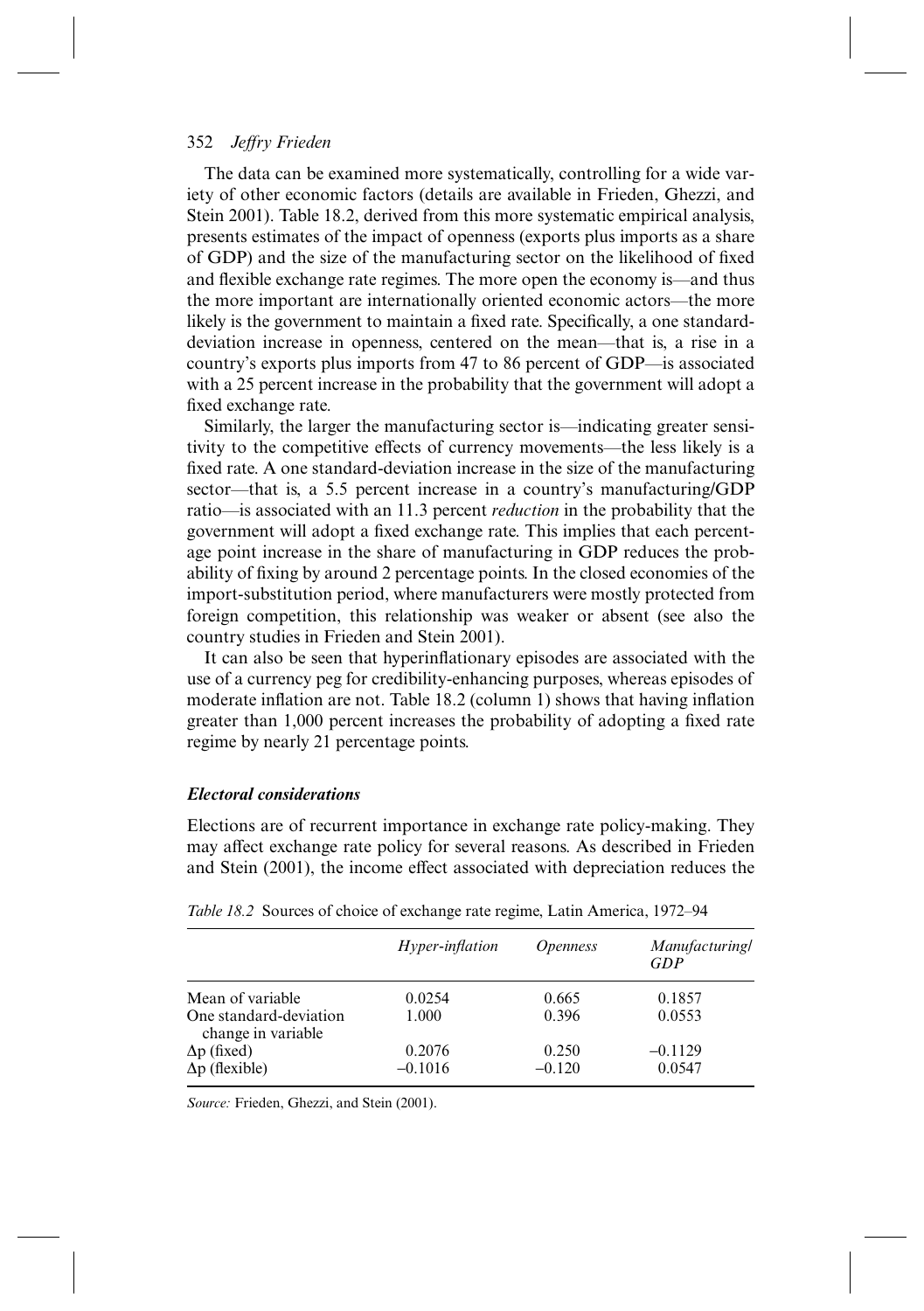purchasing power of the population; it can make depreciation unpopular and therefore politicians may want to avoid it at election time. Devaluations may also be unpopular because they generate inflation. On the other hand, a real appreciation can deliver an electorally popular reduction in inflation and an increase in purchasing power. In line with this, governments show a strong tendency to allow or engineer a real appreciation in the run-up to elections, which is then reversed after the government changes hands (Klein and Marion 1997; Leblang 2000). An exchange rate electoral cycle boosts voters' incomes in the run-up to the election and imposes costs on voters only after the new government is in office. The delay results in a depreciation that is more costly than if it had occurred immediately, but newly elected governments appear to follow the rule of "Devalue immediately and blame it on your predecessors" (Edwards 1994).

Evidence for Latin America, from individual country studies and a crosscountry study, is generally consistent with these arguments (Frieden and Stein 2001). A cross-country study reported in Frieden, Ghezzi, and Stein (2001) examines the behavior of exchange rates before and after elections. Looking at 86 episodes of electoral changes in government, we found that the real exchange rate appreciated nearly 3.5 percent in the months leading to an election and depreciated on average 6 percent during the following four months (Figure 18.1).<sup>11</sup>



*Figure 18.1.* Real exchange rate movements around elections, Latin America, 1972–94.

*Note:* All episodes in the database are pulled together. For each a 19-month window is considered: month 0 corresponds to the month of the change in government, month −1 is the month prior to the change in government, and so on. The rate of depreciation across all episodes is then averaged for each of the 19 months in the window (−9 through 9). The authors use geometric rather than arithmetic averages in order to lessen the effects of outliers. To make the level of the exchange rate comparable across countries, the real exchange rate in each country is normalized so that the geometric average would be 100, and for purposes of this figure the month-by-month averages are normalized so that they would be 100 at time 0 (the time of the change in government). "Constitutional changes" are electoral changes in government (i.e. not including military coups), and occur at different times after the actual elections depending on national practice.

*Source:* Frieden, Ghezzi, and Stein (2001).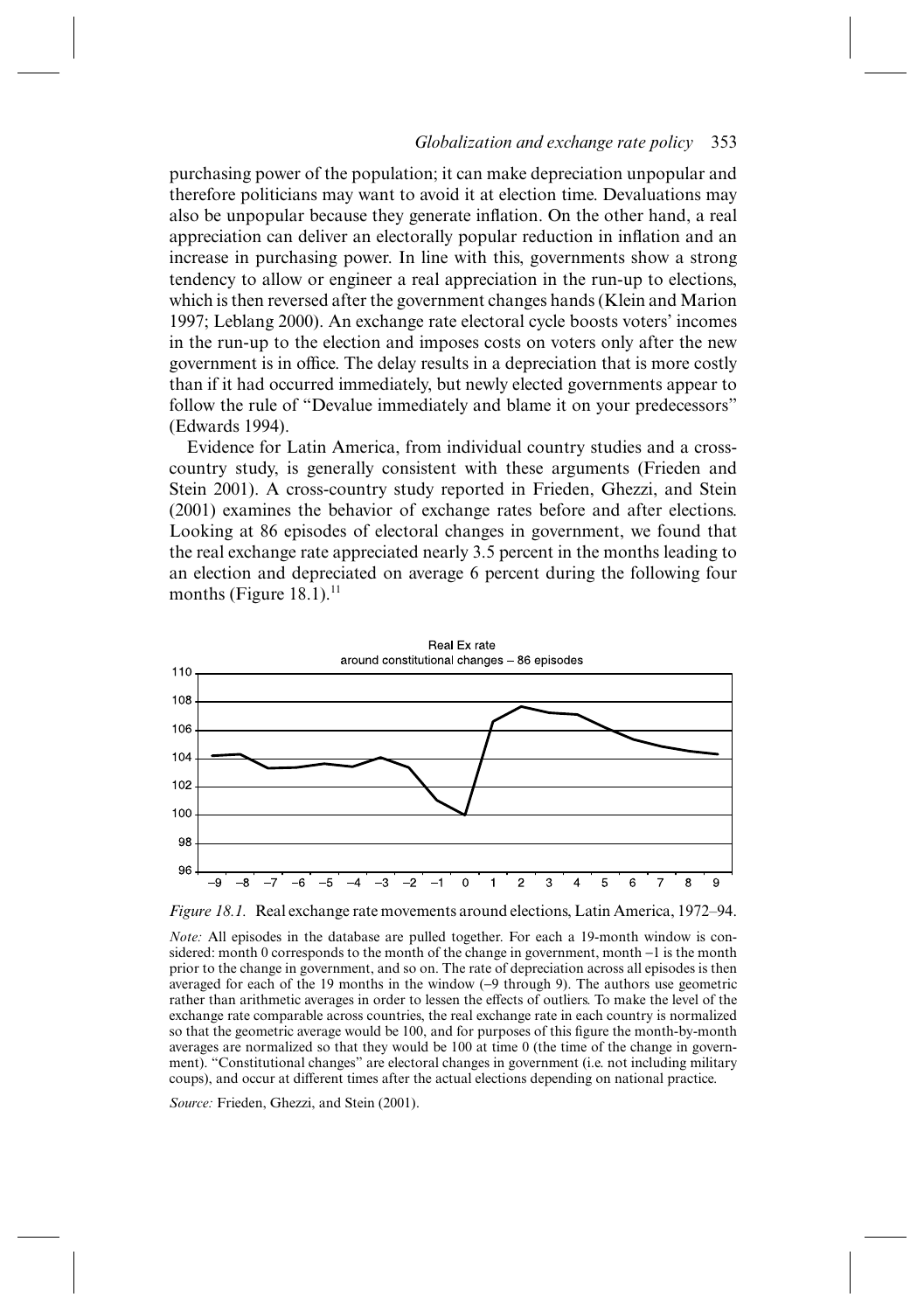

*Figure 18.2.* Exchange rates in Argentina and Brazil (*pesos* and *reals* per US\$).

At a more anecdotal level, Latin America is a rich repository of experiences in which governments delayed devaluations until after elections: Mexico's ruling PRI party did so with some regularity between 1970 and 1994. More recent Argentine and Brazilian experiences are also expressive. As shown in Figure 18.2, each government held the exchange rate more or less constant until right after a new president (in the Brazilian case, a re-elected incumbent) took office. In pre-election months, both currencies appreciated substantially in real terms, with a powerful positive impact on the purchasing power of local residents. Immediately after taking office, each government let the currency float—more accurately, sink—to a substantially depreciated level.

The political economy of exchange rate policy is not only important for developing countries. For over thirty years the member states of the European Union have attempted, with varying degrees of success, to stabilize their currencies against one another. The eventual creation of the euro, and the continuing question of whether, when, and how other countries in and around Europe will join the euro zone, certainly respond to powerful domestic and international political pressures (see, for example, Eichengreen and Frieden 2001, 2002).

Exchange rates are critical in a wide variety of other settings in the context of an integrated world economy. Commercial and financial relations between the United States and East Asia, for example, have long implicated currency policies, sometimes sparking political conflict. In the early stages of their respective export drives, East Asian nations—first Japan, then South Korea and Taiwan, now China—have typically kept their exchange rates very weak to spur manufactured exports. The results often provoke protests from American manufacturers who press the US government to insist that East Asian governments allow or force their currencies to appreciate.

Conflict over the trade effects of currency values has most recently been played out between the United States and China. The issue has been complicated by the fact that—as was true in the early 1980s when the American target was Japan—the weakness of East Asian currencies is matched by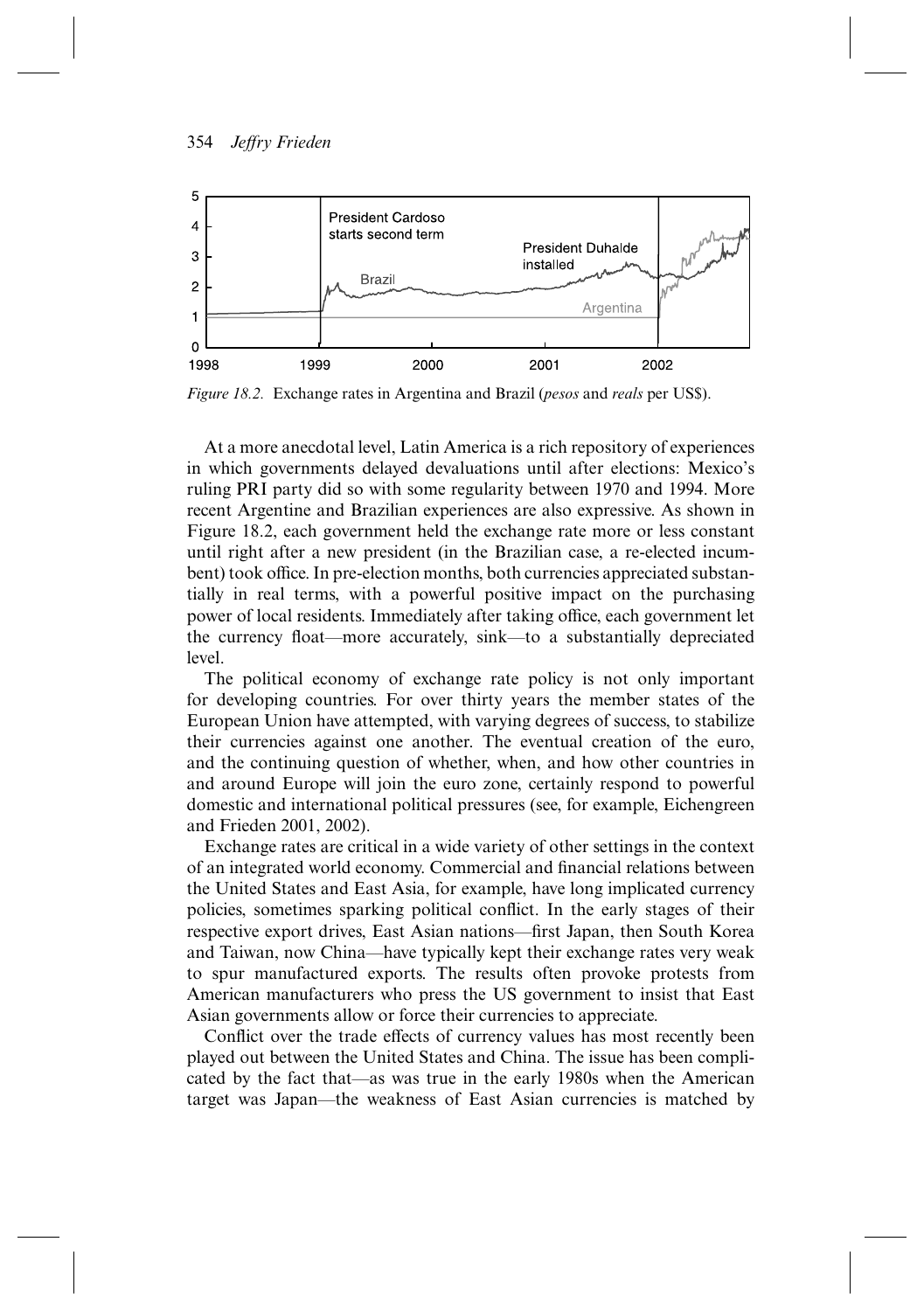the strength of the US dollar, which itself is in large part due to America's own fiscal policy and the resulting capital inflow. Whatever the ultimate resolution of these "global imbalances"—East Asian trade surpluses and American trade and fiscal deficits—there is little question that highly politicized currency policies played an important role in creating and propagating them. There is also little question that the unwinding of these imbalances will itself provoke political conflict over exchange rates and their effects.

# **Conclusion**

Exchange rates are political. They affect the interests of powerful groups and of consumers. They affect elections, and are affected by them. International economic integration only heightens their impact and their political prominence. As the world economy has become more open—and especially as developing countries have become more open—exchange rates have become even more highly politicized, more controversial, and more subject to mass and special-interest political pressures.

Those who ignore the political economy of currency policy will make mistakes in developing feasible exchange rate policies. Both analysts and policy-makers would be well advised to pay concentrated attention to political economy factors in exchange rate policy-making.

#### **References**

- Barro, R. J. and D. Gordon (1983), "Rules, Discretion, and Reputation in a Model of Monetary Policy," *Journal of Monetary Economics*, 12: 101–122.
- Bernhard, W. and D. Leblang (1999), "Democratic Institutions and Exchange Rate Commitments," *International Organization*, 53: 71–97.
- Blomberg, S. B., J. Frieden, and Ernesto Stein (2005), "Sustaining Fixed Rates: The Political Economy of Currency Pegs in Latin America," *Journal of Applied Economics*, 8 (2): 203–225.
- Blomberg, S. B. and G. D. Hess (1997), "Politics and Exchange Rate Forecasts," *Journal of International Economics*, 43: 189–205.
- Broz, J. Lawrence and J. A. Frieden (2001), "The Political Economy of International Monetary Relations," *Annual Review of Political Science*, 4: 315–343.
- Canavan, C. and M. Tomassi (1997), "On the Credibility of Alternative Exchange Rate Regimes," *Journal of Development Economics*, 54: 101–122.
- Collins, S. (1996), "On Becoming More Flexible: Exchange Rate Regimes in Latin America and the Caribbean," *Journal of Development Economics*, 51: 117–138.
- Edwards, S. (1994), "The Political Economy of Inflation and Stabilization in Developing Countries," *Journal of Economic Development and Cultural Change*, 42 (2): 235–266.
- $-(1999)$ , "The Choice of Exchange Rate Regime in Developing and Middle Income Countries," in *Changes in Exchange Rates in Rapidly Developing Countries: Theory, Practice, and Policy Issues*, ed. T. Ito and A. O. Krueger. Chicago: University of Chicago Press.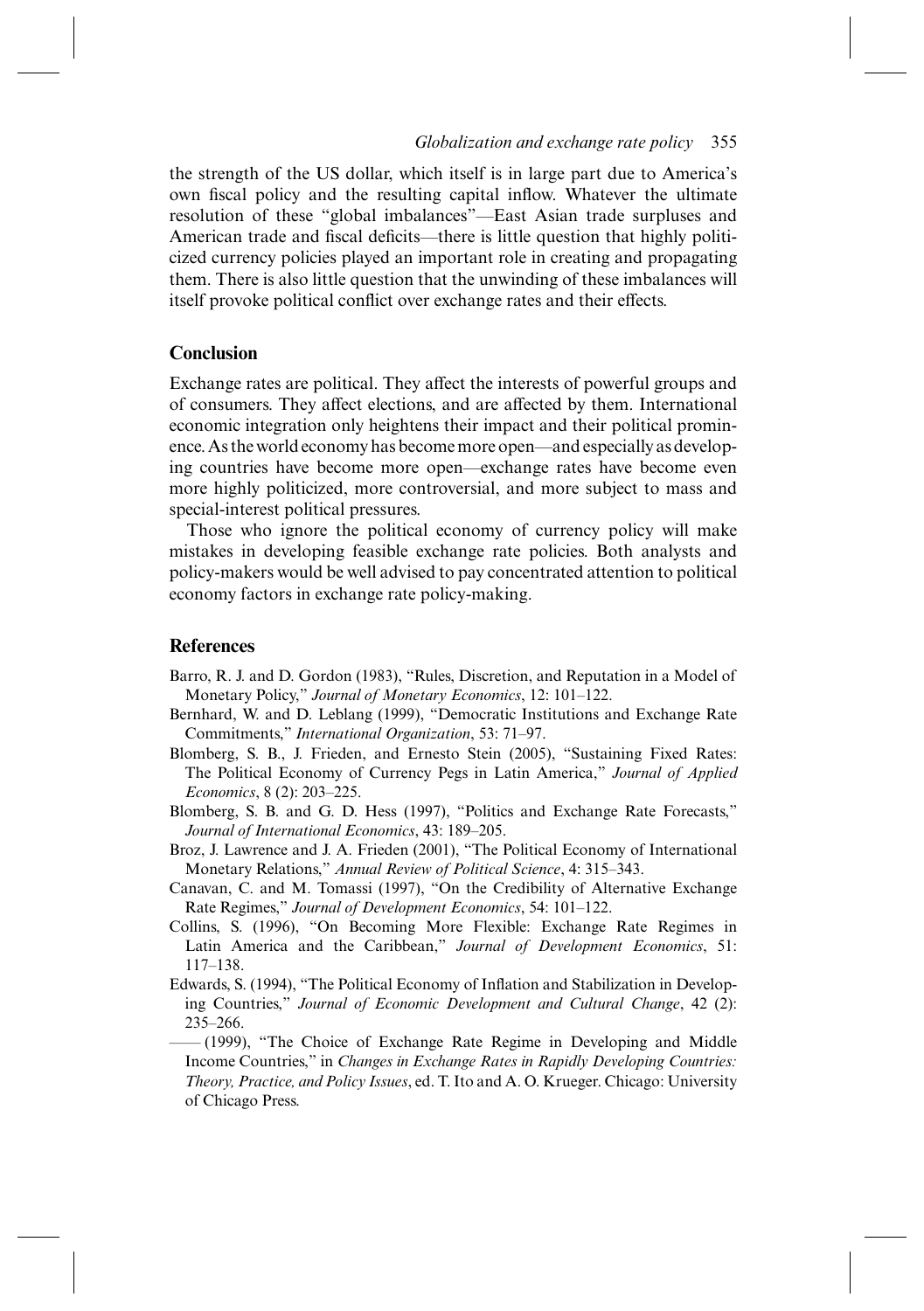- Eichengreen, B. (1995), "The Endogeneity of Exchange Rate Regimes," in P. Kenen (ed.), *Understanding Interdependence*. Princeton, NJ: Princeton University Press.
- Eichengreen, B. and J. Frieden (eds) (2001), *The Political Economy of European Monetary Unification*, 2nd edn. Boulder, CO: Westview Press.
- Frankel, J. A. (1995), "Monetary Regime Choice for a Semi-Open Economy," in S. Edwards (ed.), *Capital Controls, Exchange Rates, and Monetary Policy in the World Economy*. Cambridge, UK: Cambridge University Press.
- (1999), "No Single Currency Regime is Right for All Countries at All Times." Essays in International Economics No. 215. Princeton University Press.
- Frieden, J. A. (1991), "Invested Interests: The Politics of National Economic Policy in a World of Global Finance," *International Organization*, 45: 425–451.
- -(1994), "Exchange Rate Politics: Contemporary Lessons from American History," *Review of International Political Economy*, 1 (1): 81–103.
- —— (2002), "Real Sources of European Currency Policy: Sectoral Interests and European Monetary Integration," *International Organization*, 56 (4): 831– 860.
- Frieden, J. A., P. Ghezzi, and E. Stein (2001), "Politics and Exchange Rates: A Cross-Country Approach to Latin America," in J. A. Frieden and E. Stein (eds), *The Currency Game: Exchange Rate Politics in Latin America*. Baltimore, MD: Johns Hopkins University Press.
- Frieden, J. A. and E. Stein (2001), "The Political Economy of Exchange Rate Policy in Latin America: An Analytical Overview," in J. A. Frieden and E. Stein (eds), *The Currency Game: Exchange Rate Politics in Latin America*. Baltimore, MD: Johns Hopkins University Press.
- Gavin, M. and R. Perotti (1997), "Fiscal Policy in Latin America," in B. S. Bernanke and J. Rotemberg (eds), *NBER Macroeconomics Annual*. Cambridge, MA: MIT Press for the National Bureau of Economic Research.
- Ghosh, A., A. M. Gulde, J. A. Ostry, and H. C. Wolf (1997), "Does the Nominal Exchange Rate Regime Matter?" NBER Working Paper 5874. Cambridge, MA: National Bureau of Economic Research.
- Giavazzi, F. and M. Pagano (1988), "The Advantages of Tying One's Hands: EMS Discipline and Central Bank Credibility," *European Economic Review*, 32: 1055– 1075.
- Hefeker, C. (1997), *Interest Groups and Monetary Integration*. Boulder, CO: Westview Press.
- Herrendorf, B. (1999), "Transparency, Reputation, and Credibility under Floating and Pegged Exchange Rates," *Journal of International Economy*, 49: 31–50.
- Kenen, P. (1969), "The Theory of Optimum Currency Areas," in R. Mundell and A. Swoboda (eds), *Monetary Problems in the International Economy*. Chicago: Chicago University Press.
- Klein, M. and N. Marion (1997), "Explaining the Duration of Exchange Rate Pegs," *Journal of Development Economics*, 54: 387–404.
- Kydland, F. E. and E. C. Prescott (1977), "Rules Rather than Discretion: The Inconsistency of Optimal Plans," *Journal of Political Economy*, 85: 473–492.
- Leblang, David (2000), "Democratic Political Institutions and Exchange Rate Commitments in the Developing World," in Benjamin Cohen (ed.), *International Money Relations in the New Global Economy*. Northampton, MA: Edward Elgar.
- McKinnon, R. I. (1962), "Optimum Currency Areas," *American Economic Review*, 53: 717–725.